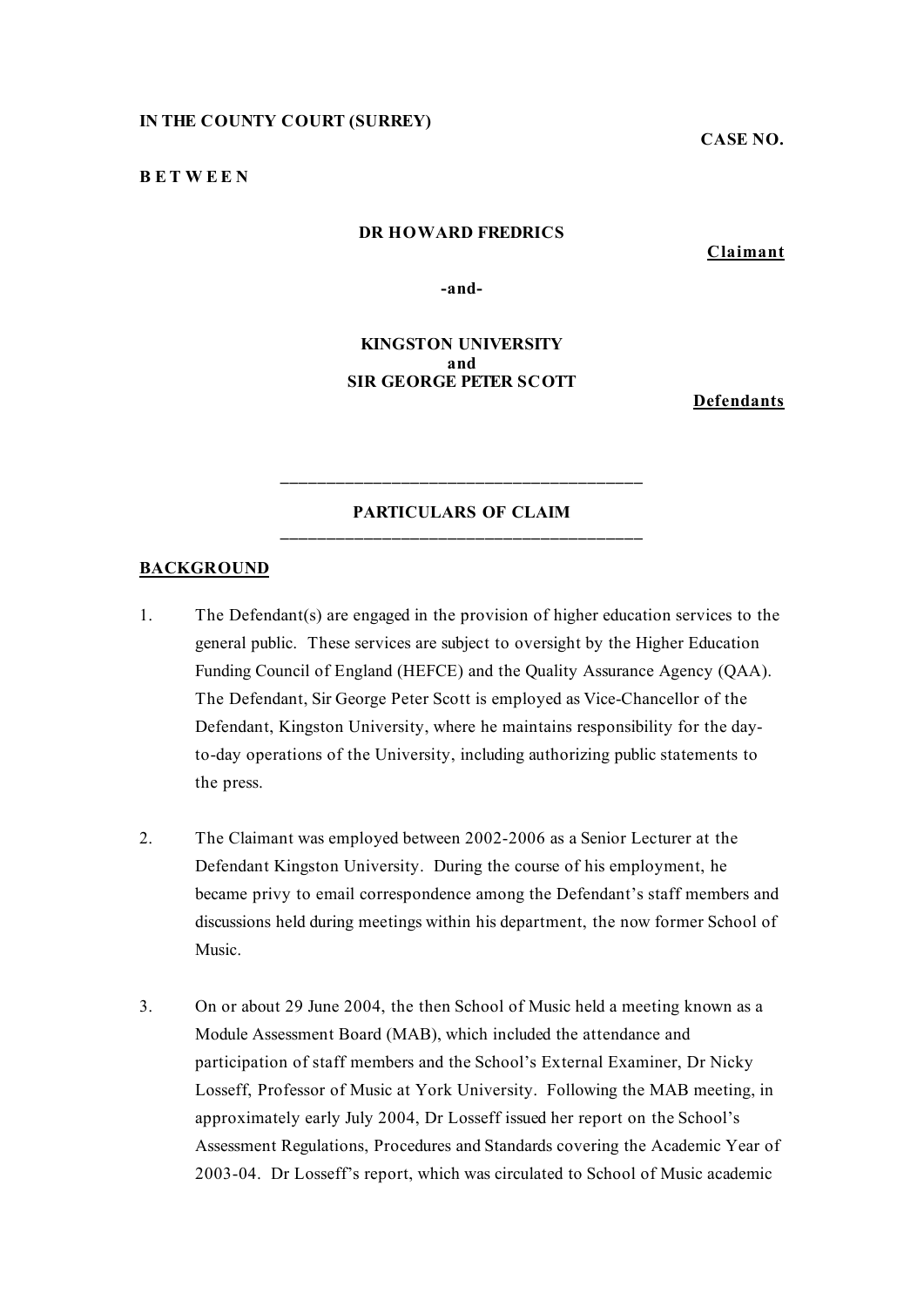staff, was based on her genuine observations and assessments conducted during the academic year of the quality of student work, and of the processes and procedures used by the School to set forth and assess that work. Her report judged these standards and procedures relative to national standards within the field.

#### **CONTENTS OF THE REPORT AND RESPONSE BY SCHOOL MANAGEMENT**

- 4. In her report, Dr Losseff answers "*NO*" to the statement/question on the report, "*The standards of student performance are comparable with similar programmes or subjects in other UK institutions with which you are familiar;*" Dr Losseff goes on to explain in some detail, the basis for her response by stating in relation to the marking of work that the School has "*too often over-rewarded by national standards*" and that "*Some of these students, producing not just barely acceptable but sometimes unacceptable work, are attaining passes at Honours level*."
- 5. On 14 July 2004, MA Course Director, Michael Searby wrote an e-mail to Music academic staff. He states, "*I feel that Nicky's report is both unfair and very damaging – especially the part which is to be published publicly. Can we ask her to amend that so it is less damning? It could really hit our recruitment badly and probably mean the quality of students coming would sing further. I think her comments are out of step with other externals we have had – probably because of her background. We must avoid externals with these attitudes in future – we cannot afford this type of bad publicity*."
- 6. Similarly, on 5 July 2004, Acting Head of School, Dr Carol Gartrell sent an e-mail to BMus Course Director, Gloria Toplis, copied to Music staff, in which she states, "*I think that it is important that the Examiner is sympathetic to and familiar with the challenges we face with regard to WP [Widening Participation], Retention etc. and would be constructive in their feedback.*"
- 7. In approximately September or October 2004 during a Music staff meeting, the matter of Dr Losseff's report was raised and discussed among staff members present. The purpose of this discussion was to formulate a unified written School response to the report. At that meeting, which the Claimant attended, a number of staff members, including Mr Searby, Ms Toplis and Dr Gartrell, expressed their reinforced their concerns about the potential damage that Dr Losseff's report would cause to the reputation of the School. Conversely, the Claimant expressed the view that Dr Losseff's report was, in fact, balanced and fair and that the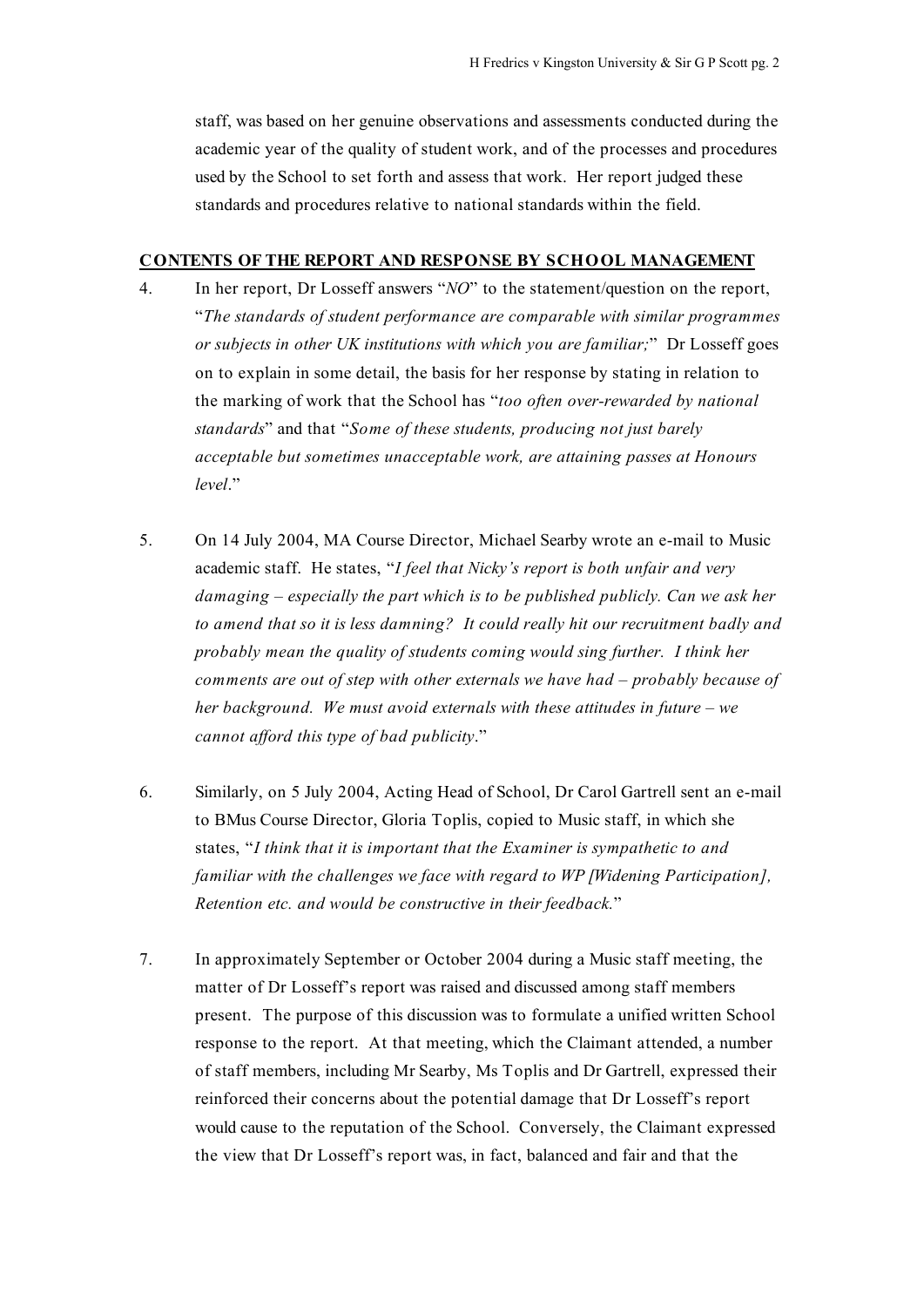School ought to set forth its plan to address Dr Losseff's legitimate criticisms of academic standards.

8. Sometime after the Music staff meeting, on 25 October 2004, Ms Toplis sent an e-mail to Music staff members with an attached revised report by Dr Losseff. Ms Toplis states, "*Colleagues will probably know that the last section of Nicky's report, the part which is made public, has been changed to our favour.*"

## **SURREY COMET ARTICLE**

- 9. In approximately mid-late June 2008, sometime after the Claimant had in good faith raised his concerns internally to no avail, after he had ceased his employment at the Defendant in July 2006, and after he had secured the posting of the aforementioned emails on a well-known academic-related public interest website during 2007, the Claimant provided copies of the aforementioned emails to Ms Alita Howe, Staff Reporter at The Surrey Comet newspaper in connection with an article she was writing. The context of this article was the emerging national press reports surrounding allegations of erosion of national academic standards and related matters within the arena of British Higher Education, subjects that form the basis of an ongoing Parliamentary Select Committee Inquiry.
- 10. On 2 July 2008, the Surrey Comet published an article by Ms Howe in which she described the contents of the aforementioned emails. The second paragraph of the article begins as follows: "*Kingston University categorically denied the authenticity of the emails.*" A subsequent paragraph begins as follows: "*The university strenuously denied that pressure was placed on the examiner and further emails seemingly asking for a more favourable examiner to be appointed are bogus, according to the university.*"
- 11. Ms Howe informed the Claimant of the Defendants' denials before the article appeared so that he could make a statement for publication. The Claimant's statement, which appeared in the article was, "*It seems that rather than make positive changes to the programme, the university would rather just shoot the messenger*."
- 11. On 25 June 2008, the Claimant provided Ms Howe with Dr Losseff's contact details. Prior to publication of the article, Ms Howe obtained confirmation from Dr Losseff that she was, indeed, approached by the Acting Head of School, Dr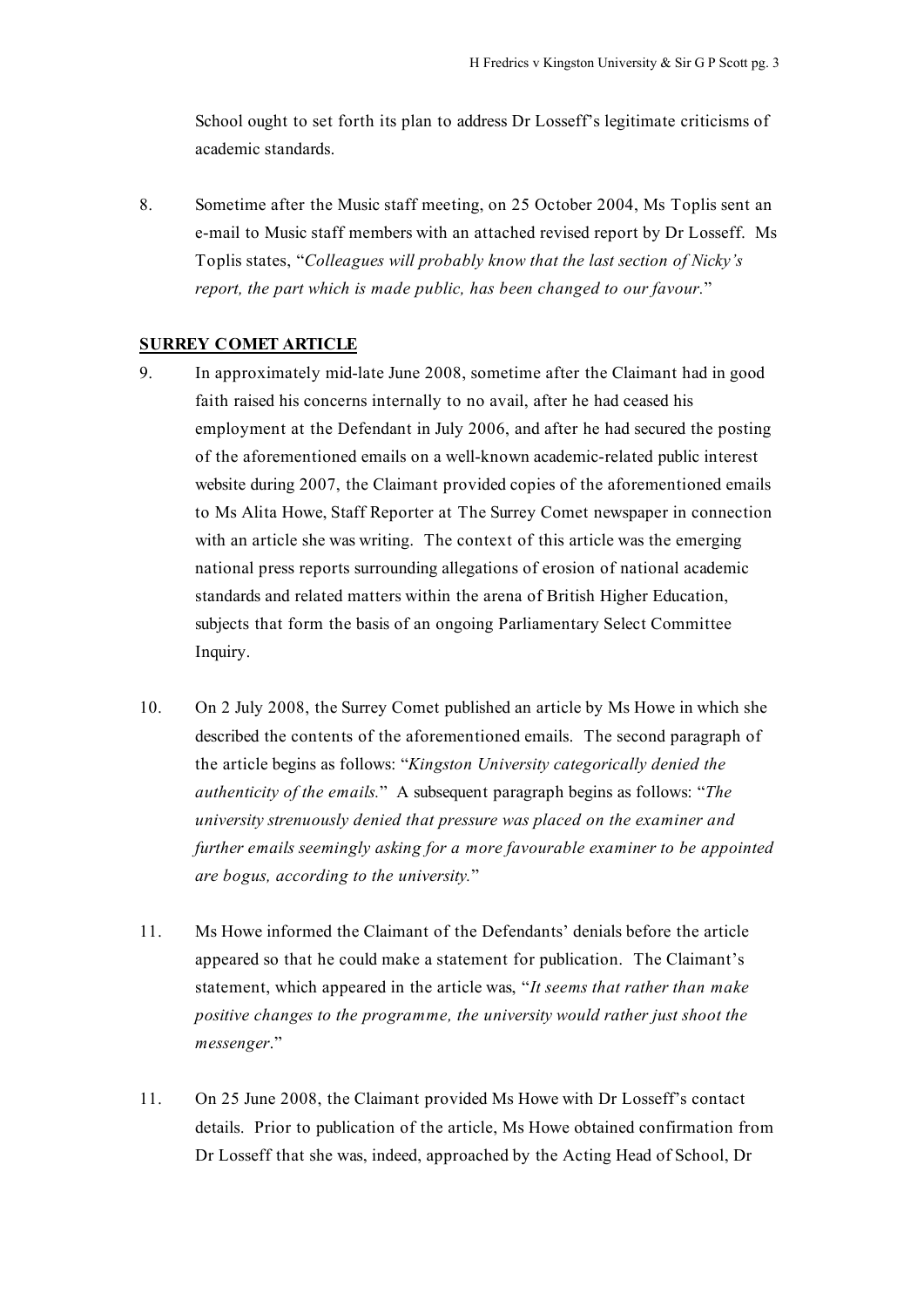Gartrell, and that she had felt pressurized into changing her report to be more favourable.

- 12. The Claimant felt very upset by the Defendants' denials of the authenticity of the emails, which he knew to be genuine. He fully believed at the time and still does believe that the Defendants deliberately and knowingly endeavoured to mislead the public into forming the view that the allegations suggested by the emails and confirmed by Dr Losseff were based on fraudulent evidence, and that the Claimant was, by clear inference, guilty of having manufactured such evidence of wrongdoing by the Defendants' staff members.
- 13. The Claimant believes that the Defendants did this, both to divert public attention away from the apparent acts of gross misconduct by staff members, as well as in order to gain material advantage in an ongoing claim of unfair dismissal, disability discrimination and victimization lodged by the Claimant against the Defendant, Kingston University in October 2006 before the Employment Tribunal.

# **CAUSE FOR CONCERN INQUIRY**

- 14. On 8 July 2008, following the publication of the aforementioned article in the Surrey Comet, the Claimant decided to bring forth a formal complaint to HEFCE under the auspices of its Public Interest Disclosure procedure in order to mitigate the damage done to his reputation by the Defendants' public denials and accusations regarding the authenticity of the Claimant's evidence.
- 15. Some months later, on or about 7 March 2009, the Claimant, after hearing nothing by way of an outcome of his disclosure to HEFCE, came upon an internet copy of a letter of October 2008 written by Mr Peter Williams, Chief Executive of the Quality Assurance Agency (QAA) to the DIUS Parliamentary Select Committee on Standards in Higher Education. The letter indicated that following a referral from HEFCE, QAA had decided to conduct a formal investigation under its Cause For Concern procedure of allegations of wrongdoing by the Defendants in connection with the School of Music's External Examiner procedures, as described above. Mr Williams' letter indicated that a preliminary finding by QAA had upheld the allegations in full and that it had asked the Defendants to publish a report of the investigation, with the case continuing.
- 16. On 24 March, the Claimant received an email with attachments from Dr Stephen Jackson, Director of Reviews for QAA. The attachments were of a detailed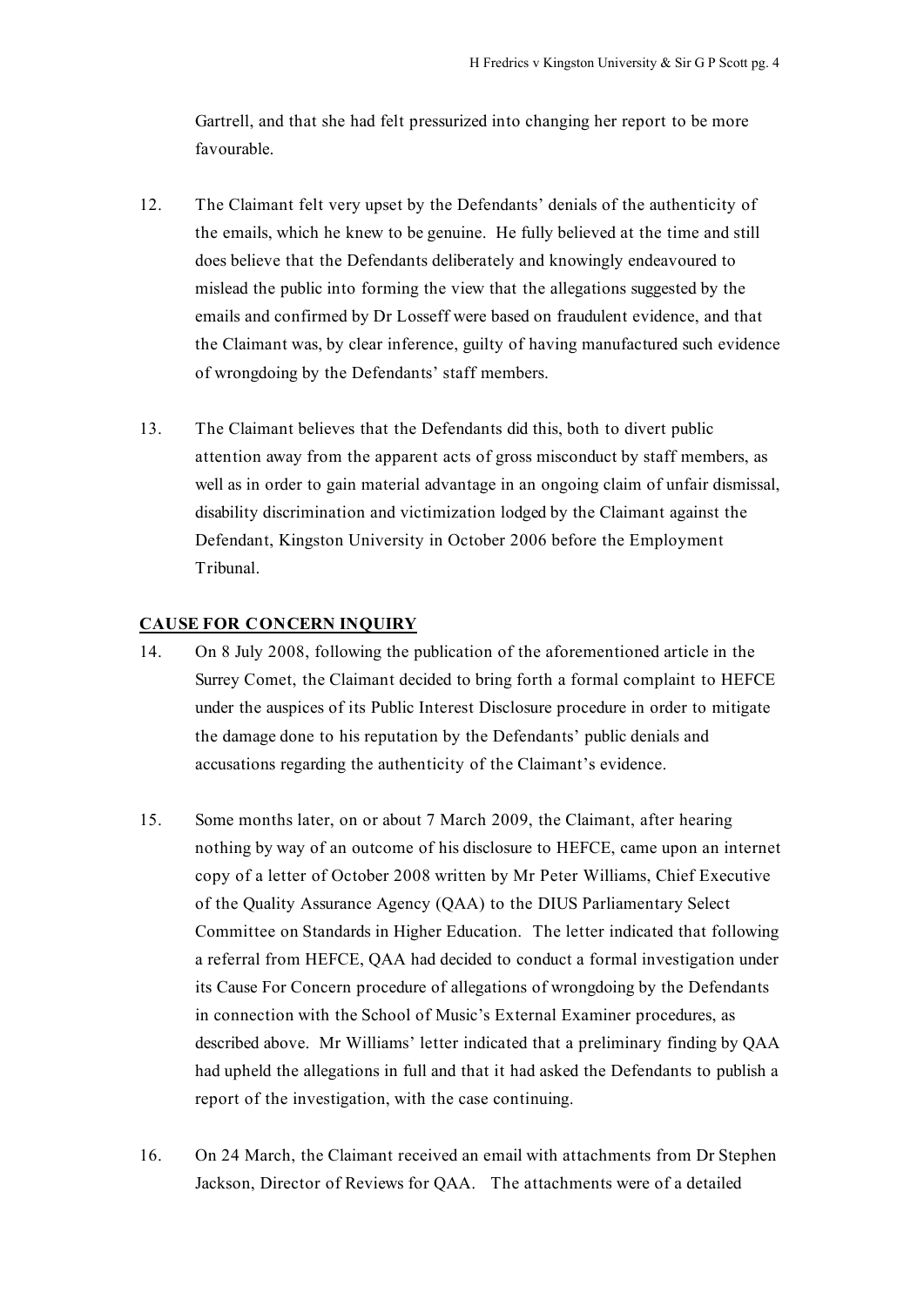report by QAA on the outcome of its investigation, and a summary report for public dissemination via the QAA website. The conclusions of the report were unequivocal in support of the upholding of allegations brought by the Claimant, in direct contradiction of the public statements by the Defendants to the press.

- 17. Paragraph 3.2 of the detailed report states, "*QAA also wrote to the external examiner involved and had a telephone conversation with her on 2 October 2008. The external examiner provided a copy of an email exchange with a BBC journalist in June 2008.*"
- 18. Key conclusions of the report support the allegations put forth by the Claimant, which the Defendants denied, buttressed by their assertion in knowingly false public statements that the relevant evidence was inauthentic. On the contrary, QAA found through its own investigative efforts that the evidence presented by the Claimant was entirely credible.

Paragraphs 6.2- 6.4 of the detailed report, therefore state that:

*6.2 There is, however, little dispute about what happened in the reported case. On the simple facts, an external examiner was asked by an acting Head of School to make changes to her report to prevent information being published on a public website that might have an adverse impact on the reputation of the School. The report was subsequently changed and the amended version published. Also there is clear evidence that staff in the School were asked by one of the course leaders, to identify potential external examiners who would be sympathetic to the type of students recruited to the BMus (Hons) programme.*

*6.3. The allegations reported to HEFCE in the initial public interest disclosure made reference to 'pressure' being exerted on the external examiner to change her report. This was an issue that the BBC also highlighted in its report. The University denied that any pressure had been applied. The external examiner told the BBC that 'the kind of pressure that was applied was that it would have dire consequences for the music school if I didn't change the report'. This was confirmed in the discussions between Dr Jackson and the external examiner. Although she indicated that she was persuaded by the arguments put to her by the acting Head of School, she also felt that she was left in no doubt that she was expected to change her report.*

*6.4 The other allegation that staff in the School were encouraged to nominate candidates for a new BMus external examiner who would be sensitive to the*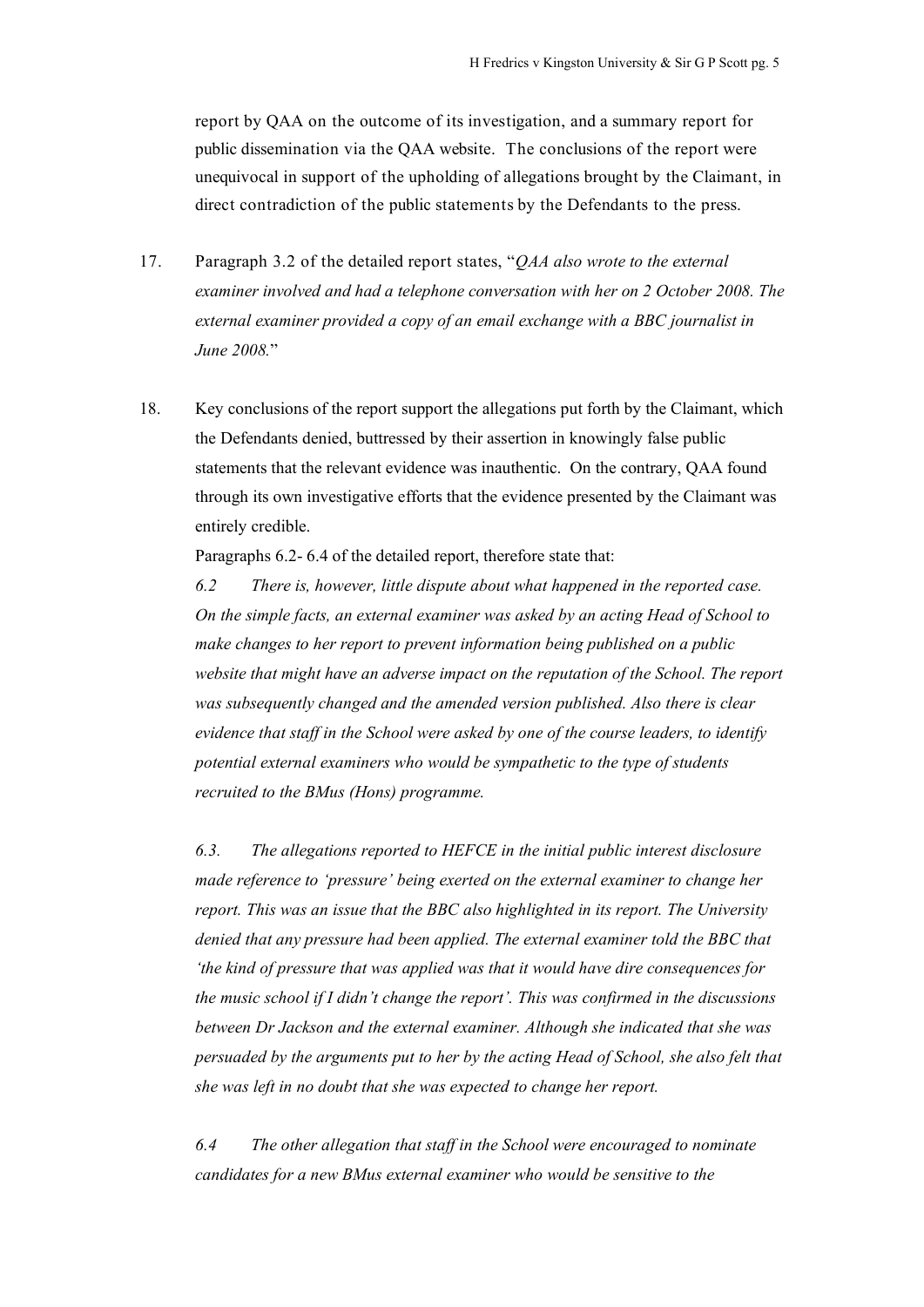*challenges faced by the School, is supported by the redacted emails provided as supporting evidence to the public interest disclosure. In one email the acting Head of School suggested '…it is important that the Examiner is sympathetic to and familiar with the challenges we face with regard to WP, Retention etc. and would be constructive in their feedback.' The external examiner subsequently appointed was from a university with a strong tradition of widening participation. This does not, in itself, represent inappropriate action by the School or the University. The QAA Code of Practice states that '…It is important that external examiners are chosen who have an understanding of the types of programmes or parts of programmes they are asked to consider. This means that it can be most appropriate for institutions to recruit external examiners from other institutions similar to themselves.' However, the implication in this case is that the School set out to find an external, that they could recommend for appointment, who would be less critical of their practices.*

19. In response to the Defendants' commissioned, 'independent' investigation, conducted by Goldsmith's College, University of London, which found no evidence of pressure being applied to the External Examiner by the Defendants' staff members, QAA's report is highly critical. In Paragraph 6.7 of the QAA report, the findings are that*"The review concluded that there was no evidence of failure in the external examining system at Kingston. However, the reviewer had not been asked by the University to contact any of the external examiners who had identified concerns regarding academic standards. The statements in the review report that there was no evidence that any pressure had been brought to bear on the examiners to change their reports were based solely on the narrative in the reports and central data. As a consequence it is our view that on this issue only limited reliance can be placed on the findings of the review*"*.* Here, it is clear that QAA viewed the Defendants' report with much scepticism, given that it did not take into account the testimony of External Examiners.

20. In light of the facts in evidence, including the findings of QAA, which are based on first hand witness verification of the allegations made by the Claimant concerning the External Examiner matter, and in light of the lack of demonstrable evidence put forth by the Defendants to the contrary, the Claimant submits that the statements made by the Defendants to the Surrey Comet, as well as to the QAA are demonstrably false and by reasonable inference, are defamatory respecting the Claimant.

21. The Defendants made representations to the press and to QAA that the evidence was brought forth by a former employee of the Defendant, who is well known to the public as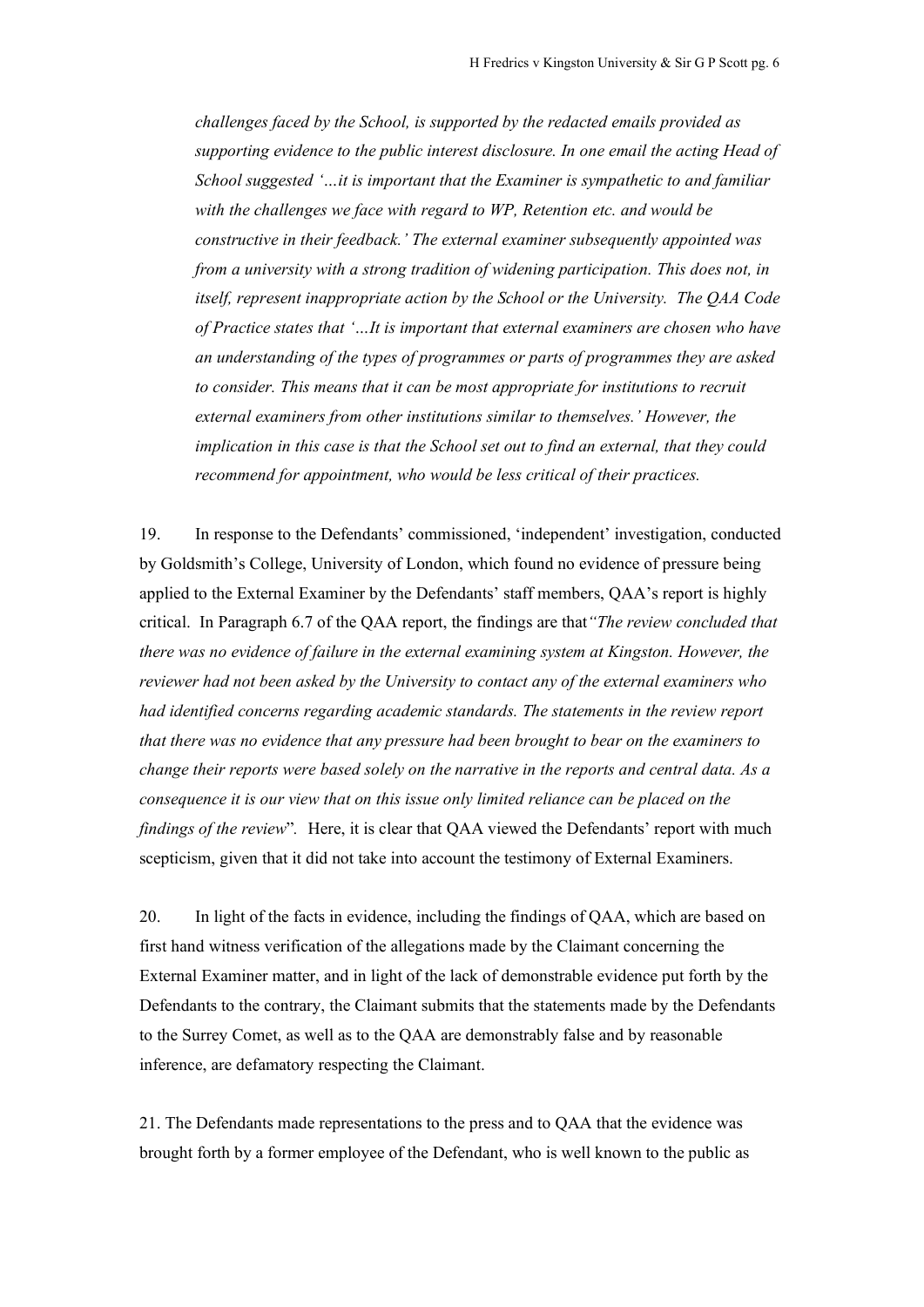having been in dispute with the Defendant, and for whom there would be few if any other individuals about whom the Defendant was referring in its communications and statements.

### **DAMAGES TO THE CLAIMANT**

22. As a result of the publication of the Surrey Comet article described above, which contained the Defendants' false and malicious allegations concerning the authenticity of the evidence supplied to the press by the Claimant, the Claimant has suffered considerable damages to his personal and professional reputation and to his legal position respecting his ongoing case before the Employment Tribunal.

23. The Comet and its affiliated publications have a substantial readership, not only within Surrey, but in the surrounding areas, including the Greater London region. With publication both in print and online, the impact of the article upon the Claimant is both far reaching and long lasting.

24. The Claimant, who holds a Doctorate in Music, avers that his opportunities for obtaining employment as an academic staff member (i.e. Senior Lecturer) at another institution in the UK and, quite possibly, internationally, have been irrevocably damaged to the extent that he will henceforth be unable to locate suitable employment in his chosen field of music composition/music technology.

25. The Claimant also avers that his opportunities for engaging in collaborative academic and creative scholarship, including but not limited to research, non-commercial, and commercial composition and audio production projects have been irrevocably damaged, as such activities require a strong degree of mutual trust in the integrity of participants. The Claimant's trustworthiness has, by virtue of the Defendants' public statements, been unduly and severely damaged, since many individuals in the Claimant's field have long been aware (i.e. prior to the publication of the July 2008 Surrey Comet article) of the website containing the aforementioned email evidence and its direct link to the Claimant.

26. The Claimant also avers that but for the statements of the Defendants, he would have been able to proceed with his case before the Employment Tribunal in a more timely fashion, and with an improved prospect for success, given the fact that his case involves allegations of victimization for having made protected disclosures.

27. The Claimant avers that the Defendants have issued a complaint before the World Intellectual Property Organisation (WIPO) alleging that the Claimant made defamatory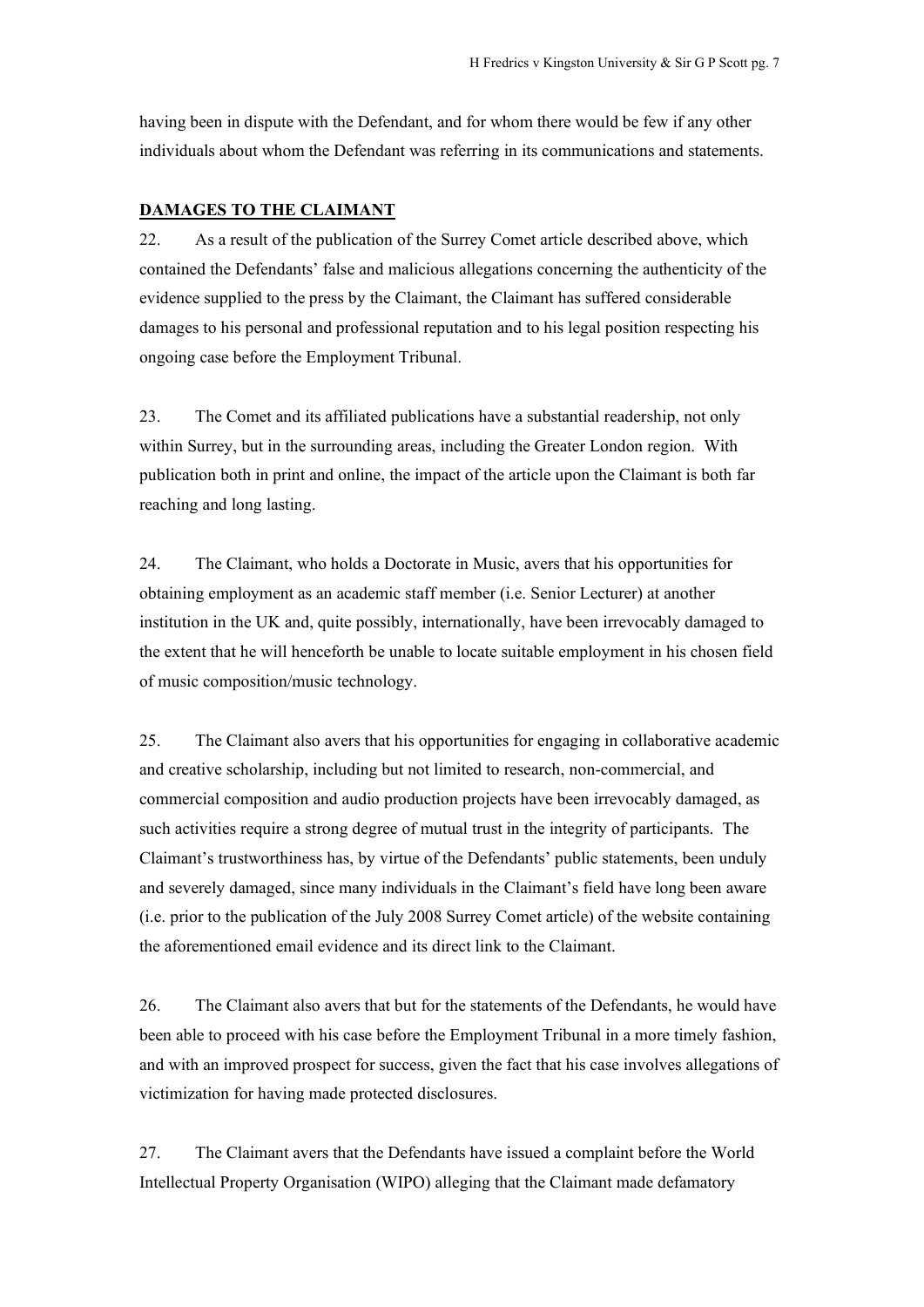statements on a website which he controls, allegations which the Claimant denies. Given the content of the site, which refers directly to the allegations surrounding the External Examiner, the Claimant believes that the Defendant denied the authenticity of the Claimant's evidence in order to damage the Claimant's credibility and to thereby gain advantage in an anticipated and ongoing complaint before WIPO.

28. Given the wide readership in his community of Hampton Wick of the Surrey Comet, the Claimant believes that his personal relationships with members of his community have been damaged.

29. The Claimant has suffered considerable personal distress as a result of the ongoing and uncorrected nature of the Defendants' statements, which have caused a worsening of his pre-existing medical conditions of Reactive Depression and Gastro-Oesophageal Reflux Disorder.

30. The Defendants have done nothing to mitigate the Claimant's losses by way of a public apology nor have they offered to compensate the Claimant for his losses arising from the Defendants' public statements.

## **REQUEST FOR REMEDY**

31. The Claimant respectfully requests that the Court:

a) declares that the allegations: "*Kingston University categorically denied the authenticity of the emails"* and *"further emails seemingly asking for a more favourable examiner to be appointed are bogus"* by Sir George Peter Scott and Kingston University are defamatory;

b) order the Defendants to publish in three press articles, the following text : "*Sir Peter Scott and Kingston University sincerely apologize for their inaccurate statements regarding the authenticity of email evidence provided by Dr Howard Fredrics in connection with his allegation that the School of Music's External Examiner was pressurized to change her report. Sir Peter Scott and Kingston University now fully accept that the aforementioned emails were, indeed, genuine*" under a penalty of £1000 per late day, two days after the order of the Court has been rendered;